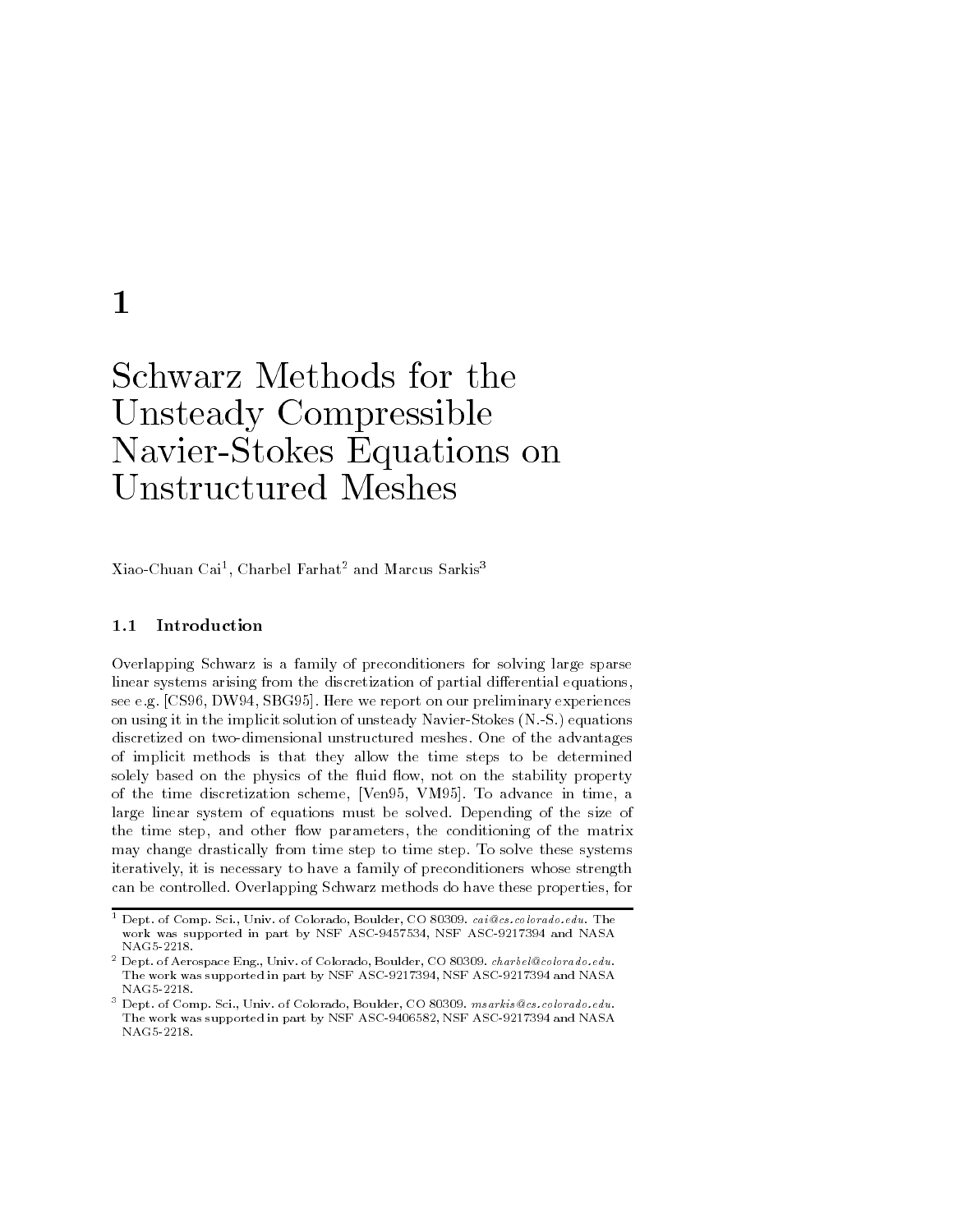examples they have adjustable strength controlled by using the inexact solution techniques for solving techniques problems  $\{ = \}$  including the excluding the solution coarse precenterenter (s) changing the size of the coarse meshes

In this paper we investigate the di-erence between the Schwarz family of preconditioners and the global ILU preconditioners Within the Schwarz preconditioners we try to understand the role of the overlapping size between e-e-e-e-e-e- the subdomains and interesting and interesting and interest and interesting solvers. At each time step, we solve the resulting global linear system by the preconditioned GMRES method, and in the preconditioning stage, we solve the local subdomain problems again by the preconditioned GMRES method with different preconditioners and stopping conditions since the conditions  $\mathbf{r}$ of the preconditioner is very expensive, we explore the possibility of re-using the preconditioner for several time steps. For steady state problems, some studies can be found in [GKM94]. For other recent development in unsteady calculations, we refer the reader to  $[BL95, Ven95, VM95]$ .

#### 1.2 Governing Equations

Let  $\Omega \subset \mathbb{R}^2$  be the flow domain and  $\Gamma$  its boundary. The conservative form of the  $N-S$  equations is given by

$$
\frac{\partial}{\partial t}W + \nabla_{\vec{x}} \cdot \mathcal{F}(W(\vec{x}, t)) = \frac{1}{\text{Re}} \nabla_{\vec{x}} \cdot \mathcal{R}(W(\vec{x}, t)), \tag{1.1}
$$

where  $W = (\rho, \rho u, \rho v, E)^{2}$ , and x and t denote the spatial and temporal variables. The detailed definition of  $\mathcal F$  and  $\mathcal R$  can be found in [FFL93]. In the above expressions,  $\rho$  is the density,  $U = (u, v)^{-1}$  is the velocity vector and  $E$ is the total energy per unit volume

We are interested in unsteady, external flows around an airfoil as pictured in Fig.1. The domain boundary is  $\Gamma = \Gamma_w \cup \Gamma_{\infty}$  and the far field velocity is  $U_{\infty}$ . On the wan boundary  $\mathbf{r}_{w}$ , a no-sitic condition on  $U$  and a Dirichlet condition on the temperature T are imposed, i.e.,  $U = 0$  and  $T = T_w$ . No boundary conditions are specified for the density. In the far field, the viscous e-ect is assumed to be negligible therefore a uniform freestream velocity  $U_{\infty}$  is imposed on  $\Gamma_{\infty}$ . More precisely,  $\rho = \rho_{\infty}$ ,  $U_{\infty} = (cos \ \alpha, sin \ \alpha)^{2}$ , and the pressure  $p_{\infty} = 1/( \gamma M_{\infty}^2)$ , where  $\alpha$  is the angle of attack and  $M_{\infty}$  is the freestream Mach number

# Discrete Formulation

Let the temporal variable t be discretized as  $t^{n+1} = t^n + \theta t^n$ , where  $\theta t^n$ is the discrete time increment, we also consider the increment  $\delta W^{n+1} = W^n$ , where  $W^n$  is an approximation of  $W(\cdot, t^n)$ . We note that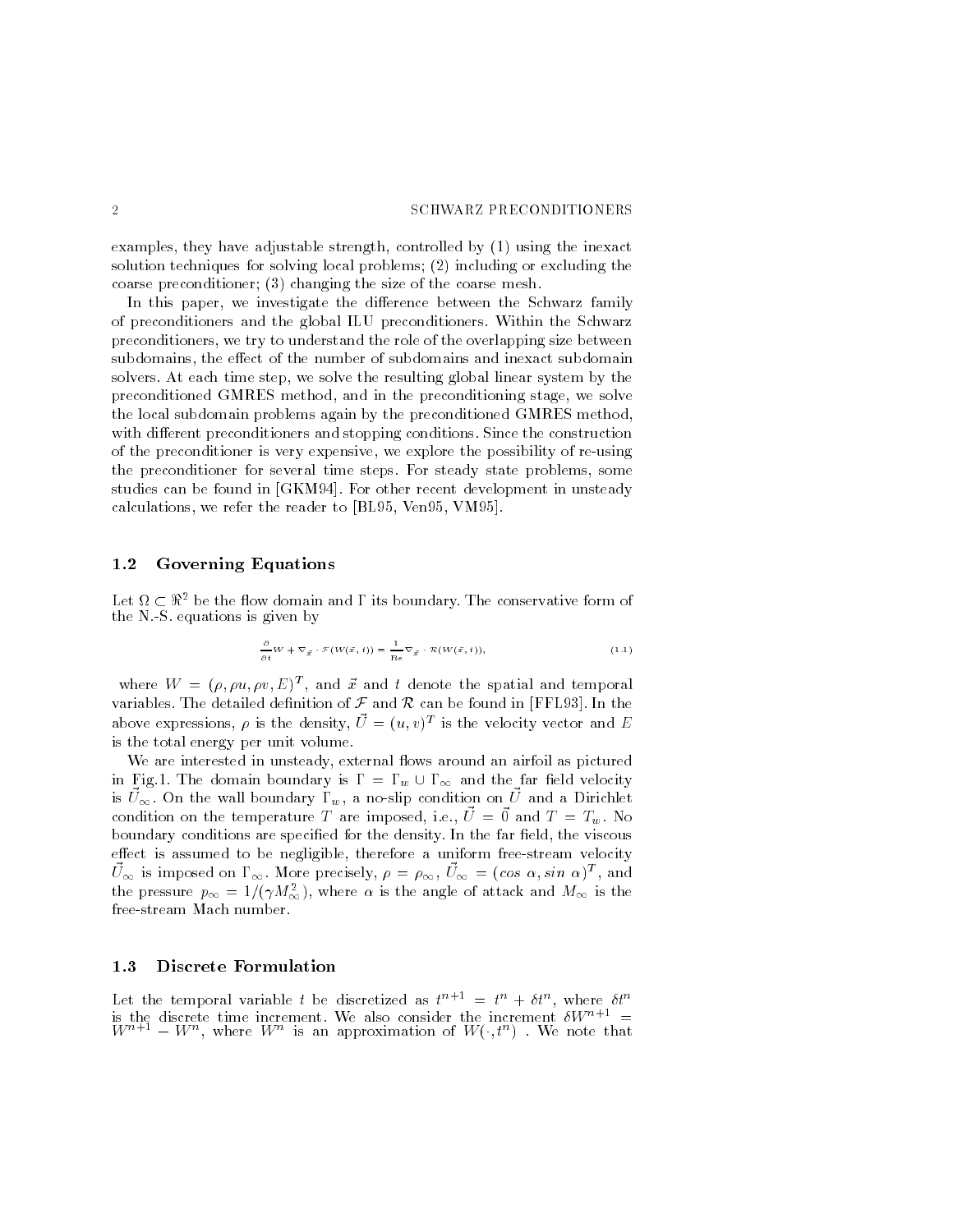CAI, FARHAT AND SARKIS



Figure The computational domain

when an algorithm is written in the "delta" form, the increment  $\delta W^{n+1}$  is the unknown variable rather than  $W^{n+1}$ . Here, we use a first-order accurate as  $\frac{1}{\sqrt{2}}$  and  $\frac{1}{\sqrt{2}}$  the backward Euler scheme given given given given given given given given given given given given given given given given given given given given given given given given given given given

$$
\frac{\delta W^{n+1}}{\delta t^{n+1}} + (\nabla_W(\mathcal{F}^n) \cdot \nabla_{\vec{x}}) \delta W^{n+1} - \frac{1}{\mathrm{Re}} (\nabla_W(\mathcal{R}^n) \cdot \nabla_{\vec{x}}) \delta W^{n+1} = \nabla \cdot (-\mathcal{F}^n) + \frac{1}{\mathrm{Re}} \nabla \cdot \mathcal{R}^n. \tag{1.2}
$$

where  $\mathcal{F}^n$  and  $\mathcal{R}^n$  are approximations of  $\mathcal{F}(W(\cdot,t^n))$  and  $\mathcal{R}(W(\cdot,t^n))$ , respectively

The computational domain is discretized by an unstructured, triangular grid We locate the variables at the vertices of the grid This gives rise to a cell vertex scheme. The space of solutions is taken to be the the space of piecewise linear functions. The discrete system is obtained via a mixed Galerkin finite element/finite volume formulation; see e.g. Farhat et al. [FFL93], and Fezoui and Stouet Farmer is obtained the discrete system for  $\mathcal{S}$  in the discrete system  $\mathcal{S}$ a "mass-lumping" technique for the time derivative, a first-order MUSCL scheme with a Roe approximate Riemann solver for the convective terms of the Little and a Galerie integration of the contract of the contract  $\mathcal{A}$  , and  $\mathcal{A}$ the distinct terms of the AHS For the LHS Form and MUSCLE MUSCLE Secondor MUSCLE Secondor scheme with a Roe approximate Riemann solver and Van Albada's limiting procedure for the convective terms, and a Galerkin finite element method for

For the initial values, we assume that  $W_0$  satisfies strongly the wall boundary conditions on  $\Gamma_w$  and the far field boundary conditions at infinity. In the interior nodes of  $\Omega$ ,  $W_0$  takes the free-stream boundary condition.

#### Algebraic Schwarz Algorithms

At each time step, we solve a linear system,  $Au = f$ , where A is a nonsymmetric sparse matrix with symmetric non-zero pattern. Each element of A can be considered as a  $4 \times 4$  matrix, and each unknown of the vector u is a '4-size' vector. Thus, there is a bijection between unknowns and vertices. We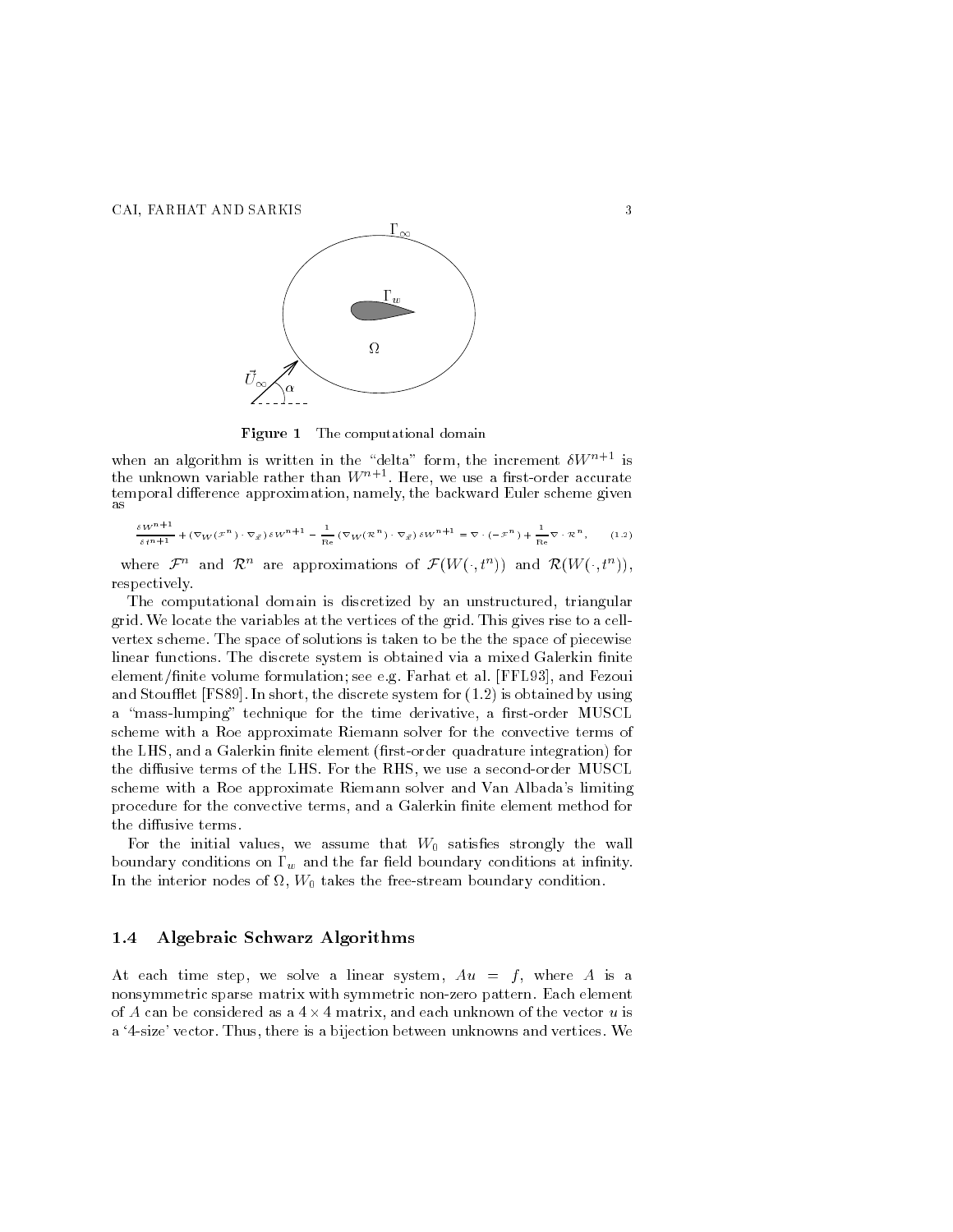denote the set of vertices (or nodes) by  $\mathcal{N} = \{1, \dots, n\}$ , where n represents the total dinumber of nodes (if number when  $\mu$  is a military algorithms algorithms algorithms algorithms algorit [CS96], we first partition the set N into  $n_0$  nonoverlapping subsets  $\mathcal{N}_i$  whose union is  $N$ . We use the TOP/DOMDEC mesh partitioning package of Farhat et al. [FLS95] to obtain sets  $\mathcal{N}_i$ . The recursive spectral bisection method with certain optimization is used in the partitioning. The number of nodes in each  $\mathcal{N}_i$  is roughly the same. To generate an overlapping partition, we further expand each subgrid  $\mathcal{N}_i$  by ovlp number of neighboring nodes, denoted as  $\mathcal{N}_i$ .

We denote by  $L_i$  the vector space spanned by the set  $\mathcal{N}_i$ . For each subspace  $L_i$  we define an orthogonal projection operator  $I_i$  as follows:  $I_i$  is a  $n \times n$  matrix whose diagonal elements are set to  $4 \times 4$  identity matrices if the corresponding nodes belong to  $\mathcal{N}_i$  and to  $4 \times 4$  zero matrices otherwise. With this we define  $A_i = I_i A_i$ , which is an extension to the whole subspace, of the restriction of A to  $L_i$ . Note that although  $A_i$  is not invertible, we can invert its restriction to the subspace spanned by  $\mathcal{N}_i$ , and define  $A_i^{-1} \equiv I_i((A_i)_{|L_i})^{-1}I_i$ . The additive and multiplicative Schwarz algorithms can now be simply described as follows: Solve the equation  $MAu = Mf$  by a Krylov subspace method. where  $M = A_1^{-1} + \cdots + A_{n_0}^{-1}$  , for the additive Schwarz algorithm, and  $M A =$  $I - (I - A_1^{-1}A) \cdots (I - A_{n_0}^{-1})$  for the multiplicative Schwarz algorithm. We remark that in the algorithms discussed above all subproblems are assumed to be solved exactly; e.g., with sparse Gaussian elimination. In our numerical experiments we also consider inexact solvers

### 1.5 Numerical Results

The main goal of this section is to compare the e-ectiveness of various preconditioners for unsteady subsonic and transonic flows. The experiments were performed using PETSc [GSM95] on a DEC Sable workstation.

We consider flows past a  $NACA0012$  airfoil at an angle of attack of 30 degrees and Reynolds number 800. Problem 1 corresponds to a Mach number 0.1 and CFL 100, Problem 2 to a Mach number 0.8 and CFL 100, and Problem 3 to a Mach number 0.8 and CFL 25. The iteration numbers and CPU times that we report are for one single time step and for a nondimensionalized time far from the initial transient regime, i.e. time equals to 3.0. In the CPU time we do not include the time for constructing the preconditioner since the same preconditioner can be frozen for several time steps. We used left preconditioners and we stopped the iterations when the  $l_2$  norm of the preconditioned residuals were reduced by a factor of

We found that we can take CFL up to 100 without losing much accuracy for the unstructured grid with  $12280$  nodes; see the left figure in Fig.2. Therefore, using the implicit methods has a clear advantage over the explicit one in which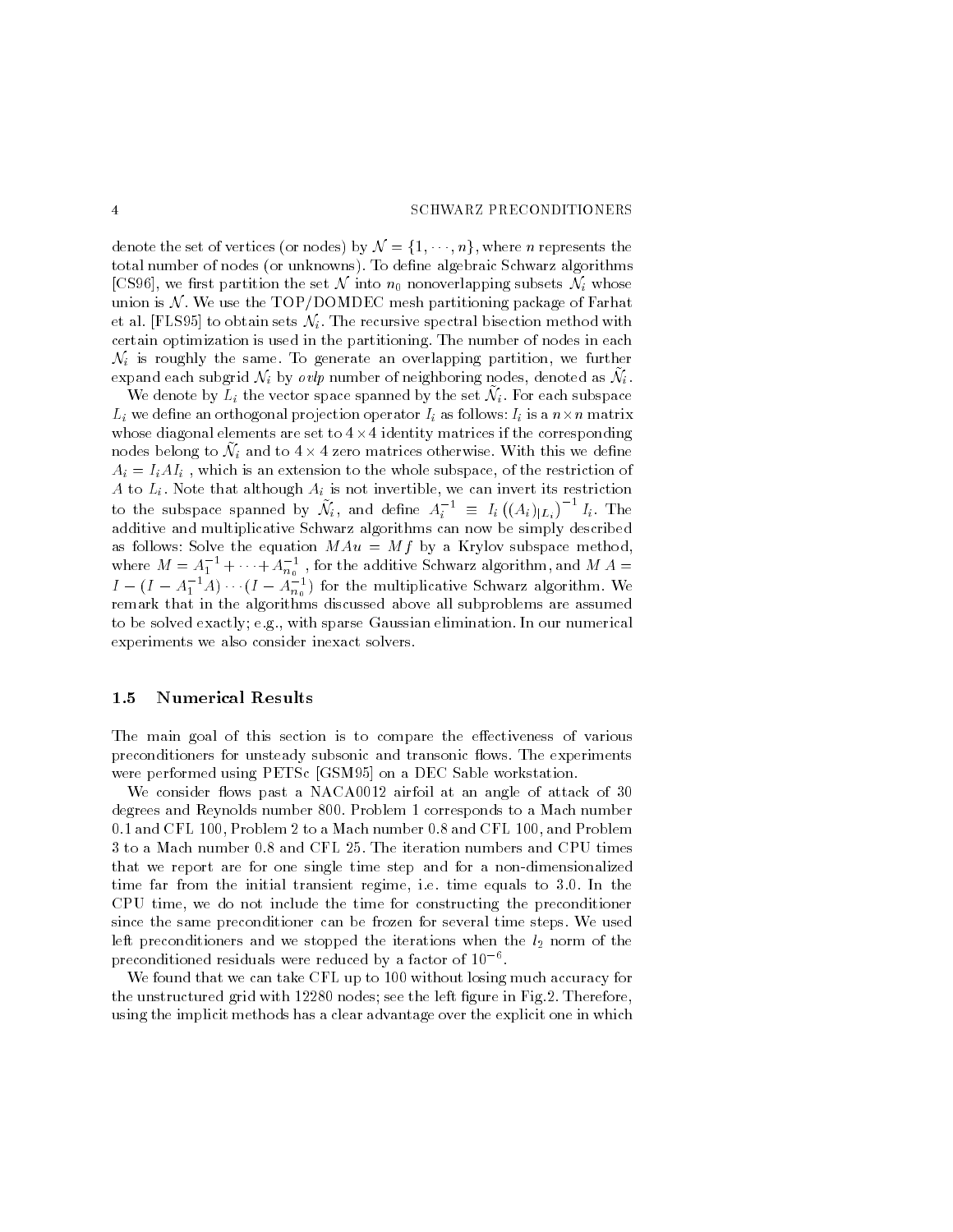#### CAI, FARHAT AND SARKIS

the CFL must be less than

Table 3 illustrates the results for additive and multiplicative Schwarz methods The multiplicative OSM had better convergence properties although it is not as parallelizable as the additive OSM. We can also see that a small overlap gave generally less GMRES iterations than zero overlap. For Problem 2 and 3, we detected some pathological cases in which an increase in the overlap resulted in more GMRES iterations. We note, however, that when the subdomains were relatively large a small overlap resulted in a signicant decrease in the CPU time. We will expect promising results when we run our code on parallel machines with coarse granularity We observed a slight increase in the number of GMRES iterations when we increased the number of subdomains thus it is not clear that for unsteady problems an additional coarse space would decrease the CPU time

Table 4 represents the behavior of the GMRES/OSM iteration numbers with di-derent inexact local solvers We found that if we increase that if we increase that if we increased the the number of GMRES iterations increased when the local problems are not solved to a certain tolerance We tested several cases of additive OSM is as the interest interest completely as the ill as the interest solvers Theory is a state of the solve performance in terms of CPU time was zero overlap and zero fill with local stopping tolerance 1.0 -; see Table 1. We noted also that as a local solvers using LU gave sincered by the count country construction (b) when  $\mathcal{L}^{\mathcal{P}}$ note however that for larger problems we might obtain di-erent conclusions

We studied the behavior of other preconditioners; see Table 2. We observed that the  $4 \times 4$  block Jacobi iterative method required a very large number of iterations The family of global ILU f ill gave the best results but it would not be trivial to code them on parallel machines

Finally we examined the e-ect of using the same preconditioner for several time steps, thus, we did not need to form the preconditioner or factorize it at every time step; see the right figure in Fig.2. We considered a case in which we used LU local solver in one time step and then used this LU factorization as a preconditioner for local problems with one Richardson iteration for the following time steps. We found that for additive OSM with 8 subdomains and 1 overlap the convergence did not deteriorate for 25 time steps.

#### 1.6 Conclusions

We report the performance of GMRESILU f ill and GMRESOSM methods for solving systems that arise from the discretization of unsteady compressible N.-S equations. The best results in terms of CPU time were obtained for the GMRESS ILLIN METHODS WHERE THE ILL IN THE ILL IS AROUND THE ILLINE ILLINE IS A ROUND WITH A LIMIT OF A LIMIT O is not easy to parallelize. We then tested several additive OSM. For problems in which the size of the subdomains were not too small, we observed that we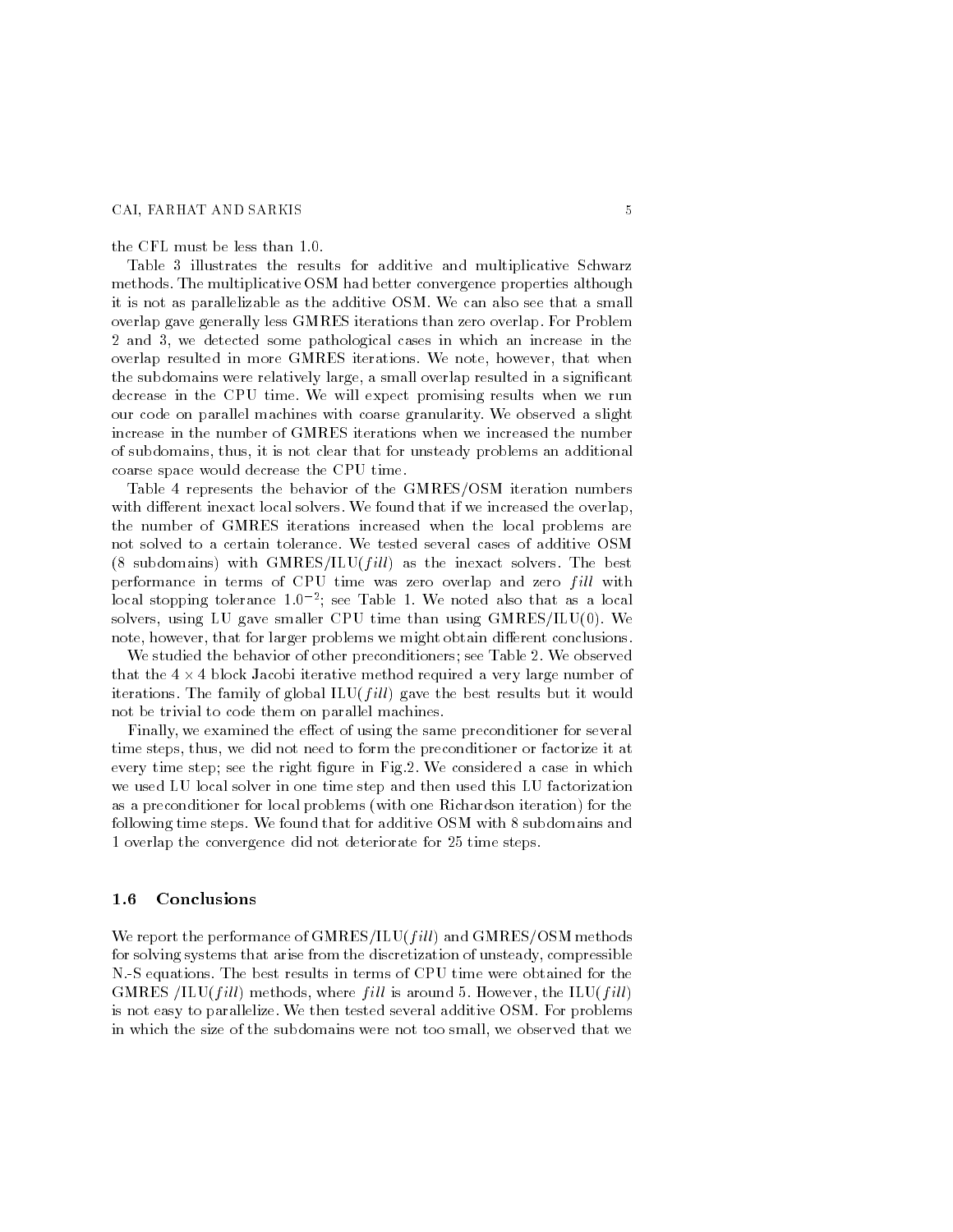reduced the CPU time if we used a small overlap rather than zero overlap We note that the local problems were solved by Gaussian elimination. When using inexact local solvers, we noted that an overlap did not improve performance, and the international solver solver GMRESILUS, and the smallest CPU solver GMRESILUM time; we must mention however that this observation may change if we can run problems with large subdomains We also found that a slight increase in the number of GMRES iterations occurred when we increased the number of subdomains We suspect that an improvement in performance might be obtained if we were to add a coarse space

# REFERENCES

- , and a second the state of the state of the state  $\alpha$  and  $\alpha$  and  $\alpha$  and  $\alpha$  and  $\alpha$  and  $\alpha$ solver for compressible fluid flow and its parallel implementation. AIAA Paper  $95.0991$
- $\blacksquare$  . The contract of the same  $\blacksquare$  is a set of the same  $\blacksquare$ algorithms for general sparse matrices. Numer. Lin. Alg. Applics To appear.
- $\blacksquare$  decomposition and  $\blacksquare$  and  $\blacksquare$ with small overlap in the small overlap in the small over laps in the small over laps in the small over laps in
- FFL- Farhat C Fezoui L and Lanteri S - Twodimensional viscous flow computation on the Connection Machine: Unstructured meshes, upwind schemes and parallel computation. Comput. Methods Appl. Mech. Engrg.  $102$ :  $61 - 88.$
- FLS Farhat C Lanteri S and Simon H  TOPDOMDEC A software tool for mesh partitioning and parallel processing and applications to CSM and  $\blacksquare$  . The computations of the computations of the computations of the computations of the computations of the computations of the computations of the computations of the computations of the computations of the computat
- $\mathbf{r}$  , and  $\mathbf{r}$  and  $\mathbf{r}$  and  $\mathbf{r}$  and  $\mathbf{r}$  is the schemes for  $\mathbf{r}$  and  $\mathbf{r}$ Euler simulations with unstructured meshes. J. Comp. Phys. 84: 174-206.
- , where  $\alpha$  , we specific the state of the Mounts State and Mounts Journal of the Mounts Journal of the Mounts decomposition algorithms for steady, compressible aerodynamics. In Quarteroni and a content in advanced to an easy which content to an interpretting order to a on Domain Decomposition Methods for Partial Differential Equations. AMS, Providence, RI.
- , we would get the set of  $\alpha$  smaller the set of modern contracts the set of  $\alpha$  . The set of  $\alpha$ Manual. Technical Report ANL-95/11, Argonne National Laboratory.
- , and it is a smith and the state of the state of the state of the state of the state of the state of the state of the state of the state of the state of the state of the state of the state of the state of the state of the Decomposition: Parallel Multilevel Methods for Elliptic Partial Differential  $Equations$ . Cambridge University Press. To appear.
- $\mathbf 1$  , and the ventation of the state on unstructured grid  $\mathbf 1$  and  $\mathbf 2$  perspective on  $\mathbf 1$ solvers Technical Report ICASE Report No - ICASE NASA Langley Research Center
- $\blacksquare$  vanishes and Mavriplis Dominicity Distribution and Mavriplis Distribution  $\blacksquare$ the computation of unsteady flows on unstructured grids. Technical Report ICASE Report No. 95-60, ICASE, NASA Langley Research Center.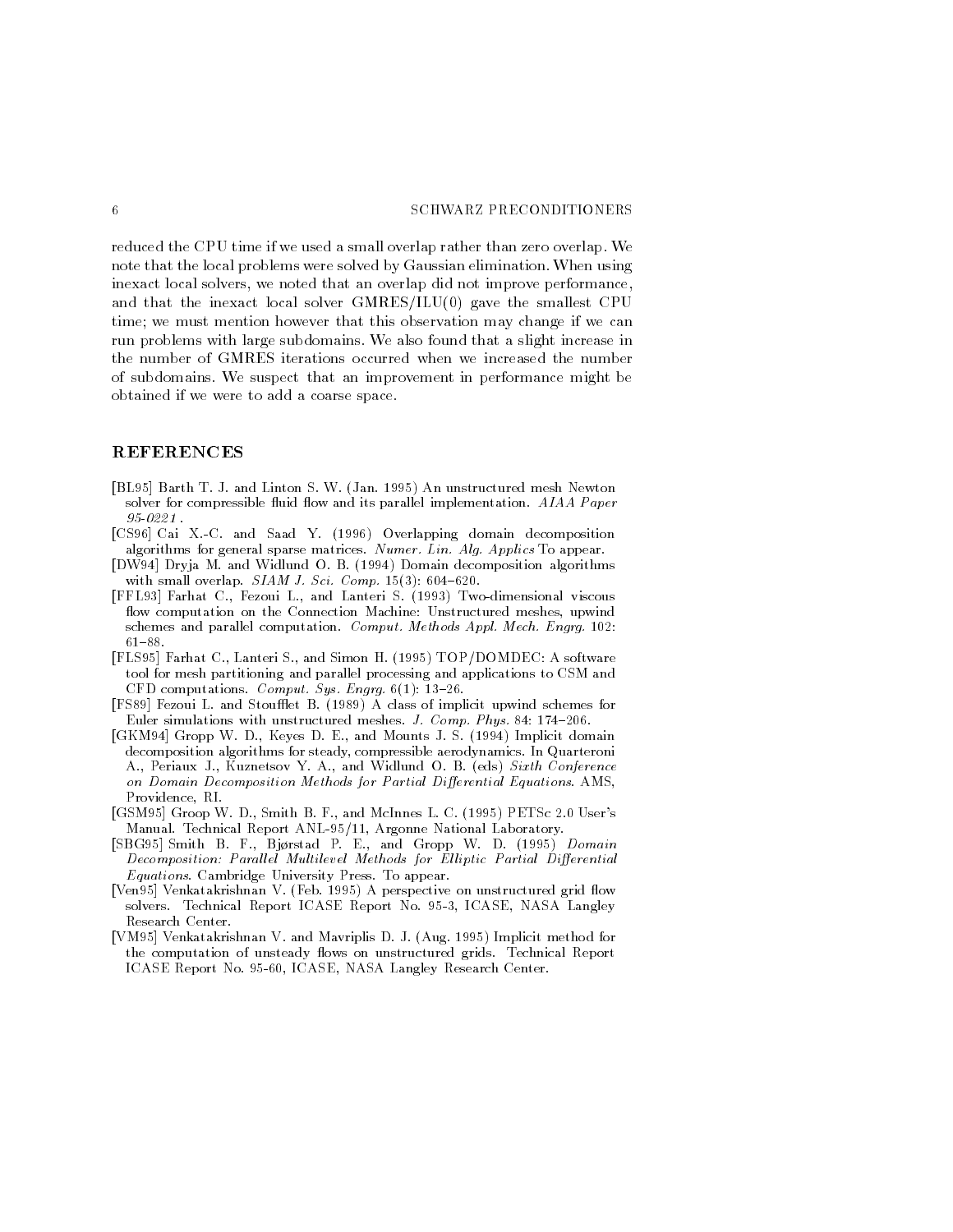

 $\bf r$  igure  $\bf z$  – The left lighte compares the solutions obtained by both explicit and implicit methods. The right figure shows the number of GMRES iterations when preconditioners are frozen for a number of time steps 

Table GMRES iteration number and CPU time in seconds using Additive  $\mathcal{N}$  with zero overlap is  $\mathcal{N}$  as  $\mathcal{N}$  with  $\mathcal{N}$  use  $\mathcal{N}$  as  $\mathcal{N}$  with  $\mathcal{N}$  as  $\mathcal{N}$ local solvers reducing the local preconditioned residual by  $=2.0e^{-\frac{1}{2}}$ .

|             | Problem    | Problem 2    | Problem 3  |
|-------------|------------|--------------|------------|
| $SUB = 8$   | 31.9       | (22.5)<br>14 | 11.4<br>8  |
| $SUB = 16$  | (29.3      | 17.6         | 9.9        |
|             | 20         | 13           | 8          |
| $SUB = 32$  | 33.5       | 19.3         | 11.8       |
|             | 23         | 15           | 10         |
| $SUB = 64$  | 33.3<br>25 | '21.1        | 11.6<br>10 |
| $SUB = 128$ | 37.5       | 23.6         | 13.5       |
|             | 29         | 20           | 12         |
| $SUB = 256$ | 35         | 25.5         | 14.0       |
|             | 43.9       | 22           | 13         |
| $SUB = 512$ | 49.9       | 30.2<br>27   | 16.7<br>16 |

**Table 2** Iteration numbers and ( $\cup$ r  $\cup$  time in seconds) to reduce the preconditioned residual to  $1.0e^{-\infty}$  using  $\mathrm{GMKES/1LU}(\textit{full})$  and  $\mathrm{Kichardson}/(4\times$ 4 block Jacobi).

|            | Problem                      | Problem 2    | Problem 3  |
|------------|------------------------------|--------------|------------|
| 4X4BJ      | 44.<br>$\overline{4}$<br>219 | 40.3<br>190  | 18.0<br>98 |
| $FILL = 0$ | 34<br>29.                    | 17.<br>21    | 7<br>10    |
| $FILL =$   | 23                           | 13.6<br>13   | 6.8        |
| $FILL = 2$ | 19<br>20.                    | 13.5<br>12   | 6<br>6.9   |
| $FILL = 3$ | 10.9<br>9                    | 8.18<br>6    | 5.7<br>4   |
| $FILL = 4$ | 9                            | 5<br>5<br>7. | з<br>4.8   |
| $FILL = 5$ | 8.4<br>6                     | 6.5<br>4     | з<br>5.1   |
|            | r,<br>6<br>8                 | 6.<br>4      | 2<br>3.6   |